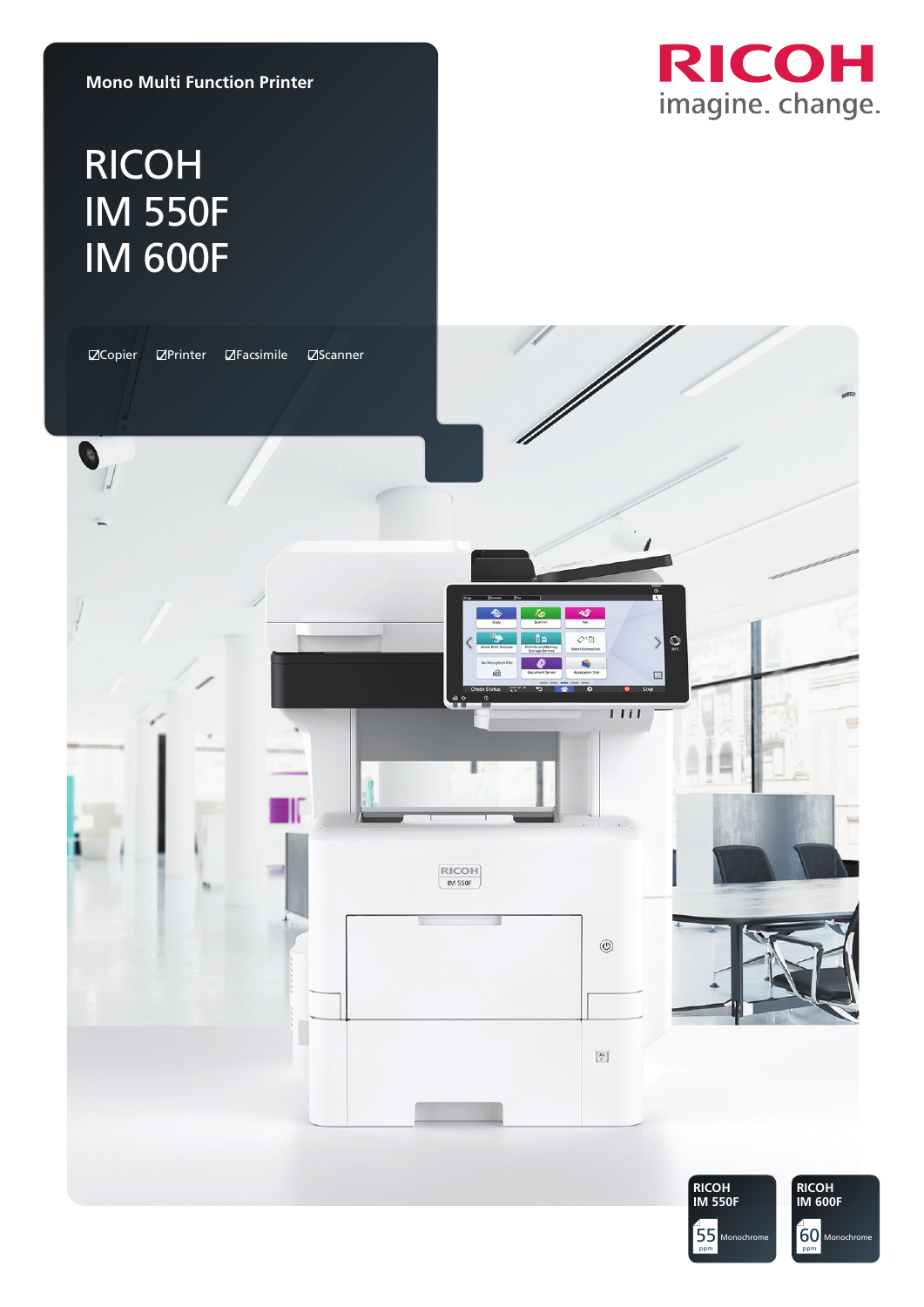## **The Apex Series**

## **Ensuring performance when it matters**

### **Delivering Performance**

With print speeds up to 55 or 60 pages per minute, RICOH IM 550F/ IM 600F powers through your printouts at a blistering speed, while ensuring crisp and sharp printouts at an impressive 1,200 x 1,200 dpi resolution. Less paper reloading achieved through maximum paper input capacity of 2,600 sheets (including bypass). The single-pass document feeder ensures efficiency, coupled with double feed detection\* capability to ensure scan accuracy. This is the device that is delivered when performance matters.

*\*Double feed detection feature is only available for RICOH IM 600F*





#### **Scalable. Secure. Sustainable. Simple.**

A scalable platform - comprising of intelligent technology and support, smart solutions and advanced applications to boost your productivity. RICOH IM 550F/ IM 600F assists organisations to transform into a digital workplace by managing and converting information into intelligence with today's technology.

Learn more about RICOH's Dynamic Workplace Intelligence: **http://dwi.ricoh-ap.com/**

#### **Intuitive Experience**

Equipped with our industry leading 10.1-inch Smart Operation Panel (SOP), the RICOH IM 550F/ IM 600F will delight you with an intuitive operating experience. Applications and functions are seamlessly integrated, with an easy-to-understand interface. Furthermore, the SOP can be customised to match your usage behaviour, allowing RICOH IM 550F/ IM 600F to become your dependable print partner.

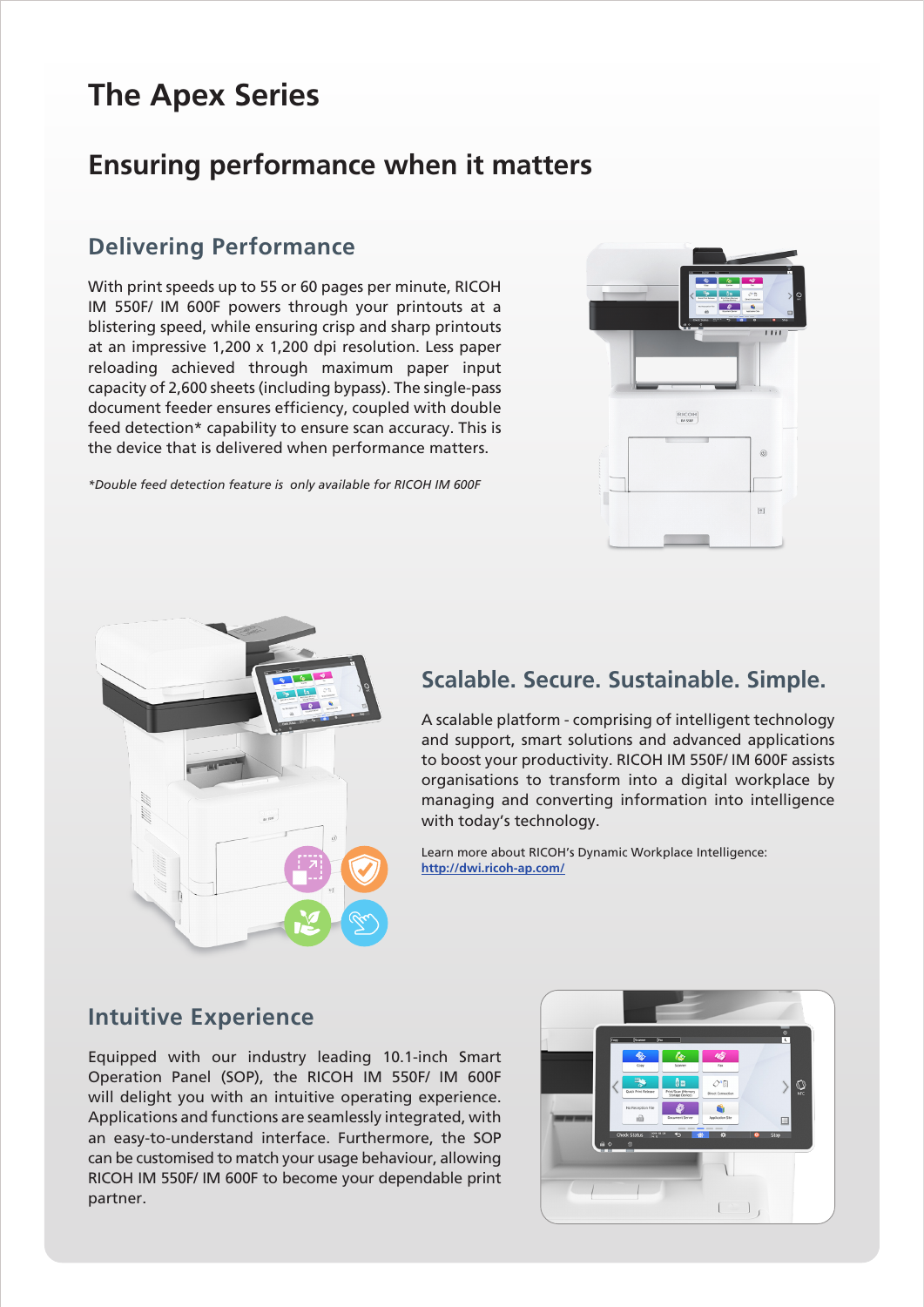#### **RICOH IM 550F / IM 600F**

MAIN SPECIFICATIONS

| <b>MODEL</b>                        | RICOH IM 550F                                                                                                                                                                                                                                 | <b>RICOH IM 600F</b> |
|-------------------------------------|-----------------------------------------------------------------------------------------------------------------------------------------------------------------------------------------------------------------------------------------------|----------------------|
| <b>GENERAL</b>                      |                                                                                                                                                                                                                                               |                      |
| Functions                           | Copy, Print, Scan, Fax                                                                                                                                                                                                                        |                      |
| Warm-up time                        | 25.4 seconds                                                                                                                                                                                                                                  |                      |
| First output speed: B/W             | Less than 6 seconds                                                                                                                                                                                                                           |                      |
| Continuous output speed             | 55 / 57 ppm (A4/LT)                                                                                                                                                                                                                           | 60 / 62 ppm (A4/LT)  |
| CPU                                 | Intel® Apollo Lake Processor 1.30 GHz                                                                                                                                                                                                         |                      |
| Memory                              | 2 GB standard/maximum                                                                                                                                                                                                                         |                      |
| HDD                                 | 320 GB standard/maximum                                                                                                                                                                                                                       |                      |
| <b>SPDF</b> capacity                | Less than 100 sheets (50 - 80 g/m <sup>2</sup> )                                                                                                                                                                                              |                      |
| Weight [Mainframe]                  | 29 kg                                                                                                                                                                                                                                         |                      |
| Dimensions W x D x H                | Standard: 480 mm x 539 mm x 644 mm<br>Maximum: 778 mm x 808 mm x 1,188 mm                                                                                                                                                                     |                      |
| Power source                        | 220-240 V, 7 A, 50/60 Hz                                                                                                                                                                                                                      |                      |
| <b>COPIER</b>                       |                                                                                                                                                                                                                                               |                      |
| Multiple copying                    | Up to 999 copies                                                                                                                                                                                                                              |                      |
| Resolution                          | 600 x 600 dpi                                                                                                                                                                                                                                 |                      |
| Zoom                                | From 25% to 400% in 1% steps                                                                                                                                                                                                                  |                      |
| <b>PRINTER</b>                      |                                                                                                                                                                                                                                               |                      |
| Printer language                    | Standard: PCL5e, PCL6, PostScript3 (Emulation), PDF Direct (Emulation)<br>Option: Genuine Adobe® Postscript®3™, XPS, IPDS, PDF Direct from Adobe®                                                                                             |                      |
| Print resolution                    | 1,200 x 1,200 dpi                                                                                                                                                                                                                             |                      |
| Network interface : standard        | Mainframe: Ethernet 10base-T/100base-TX/1000base-T, USB Host I/F, USB Host 2.0.<br>Smart Operation Panel: SD card slot, USB Host Type A—USB Flash memory, USB Host Type mini B—for NFC card reader,<br>NFC Tag built-in, Bluetooth            |                      |
| Network interface : option, maximum | IEEE 1284, Wireless LAN (IEEE 802.11 a/b/g/n), USB Device Server Option Type M37 (additional NIC port)                                                                                                                                        |                      |
| Mobile printing capability          | RICOH Smart Device Connector, Apple AirPrint®, Mopria®, NFC                                                                                                                                                                                   |                      |
| Windows® environments               | Windows® 7/8.1/10, Windows® Server 2008/2008 R2, 2012/2012 R2, 2016, 2019                                                                                                                                                                     |                      |
| Mac OS environments                 | OS X v10.11 or later                                                                                                                                                                                                                          |                      |
| <b>UNIX</b> environments            | UNIX Sun® Solaris, HP-UX, SCO OpenServer, RedHat® Linux, IBM® AIX                                                                                                                                                                             |                      |
| SAP <sup>®</sup> environments       | SAP® R/3®, SAP® S/4®                                                                                                                                                                                                                          |                      |
| <b>SCANNER</b>                      |                                                                                                                                                                                                                                               |                      |
| Scanning speed                      | B/W: 60 ipm (Simplex) / 100 ipm (Duplex)<br>Color: 40 ipm (Simplex) / 62 ipm (Duplex)                                                                                                                                                         |                      |
| Resolution                          | 600 dpi maximum                                                                                                                                                                                                                               |                      |
| Compression method                  | B/W: TIFF (MH, MR, MMR, JBIG2), Grayscale<br>Color: JPEG                                                                                                                                                                                      |                      |
| File formats                        | Single Page TIFF, Multi Page TIFF, Single Page JPEG, Single Page PDF, Multi Page PDF, Single Page High Compression PDF,<br>Multi Page High Compression PDF, Single Page PDF-A, Multi Page PDF-A                                               |                      |
| Scan modes                          | Email, Folder, USB, SD Card                                                                                                                                                                                                                   |                      |
| <b>FACSIMILE</b>                    |                                                                                                                                                                                                                                               |                      |
| Circuit                             | PSTN, PBX                                                                                                                                                                                                                                     |                      |
| Transmission speed                  | 2 seconds                                                                                                                                                                                                                                     |                      |
| Modem speed                         | 33.6 Kbps maximum                                                                                                                                                                                                                             |                      |
| Resolution                          | Standard: 8 x 3.85 line/mm, (200 x 100 dpi), 8 x 7.7 line/mm, (200 x 200 dpi)                                                                                                                                                                 |                      |
| Compression method                  | MH, MR, MMR, JBIG                                                                                                                                                                                                                             |                      |
| Memory                              | 4 MB standard / 60 MB maximum                                                                                                                                                                                                                 |                      |
| <b>SECURITY</b>                     |                                                                                                                                                                                                                                               |                      |
| Features                            | Locked Print, SSL communication encryption, S/MIME, IPsec communication, Transport Layer Security (TLS), SMTP over SSL/TLS,<br>Wireless LAN encryption, Network Protocol, IP filtering, Trusted Platform Module, DataOverwriteSecurity System |                      |